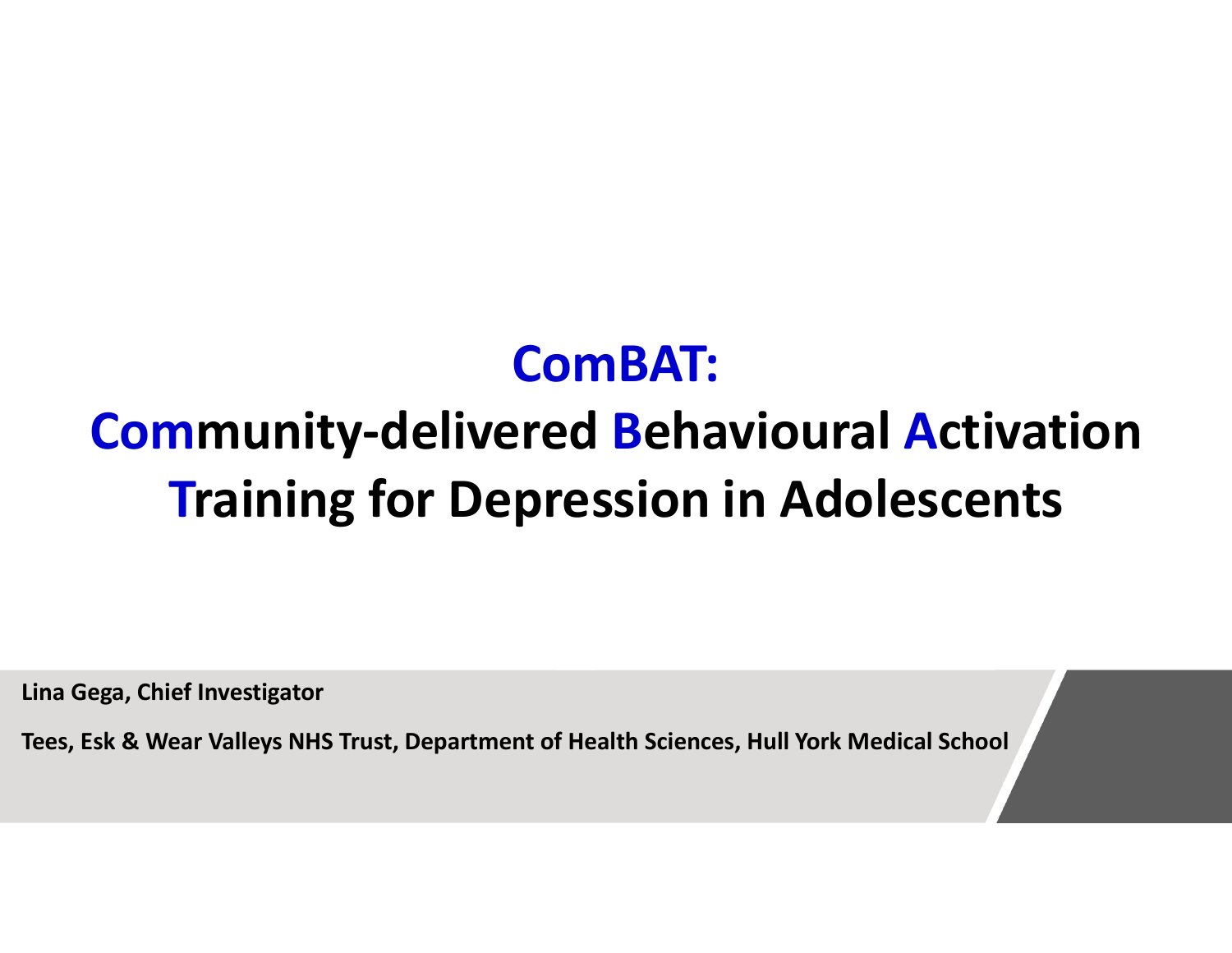"Depression is the third leading cause of illness and<br>disability among adolescents, and suicide is the third leading<br>cause of death in older adolescents (15–19 vears). [...] "Depression is the third leading cause of illness and<br>disability among adolescents, and suicide is the third leading<br>cause of death in older adolescents (15–19 years). [...]<br>Buildina life skills in children and adolescent "Depression is the third leading cause of illness and<br>disability-among-adolescents, and suicide is the third-leading<br>cause of death in older adolescents (15–19 years). […]<br>Building-life skills in children and adolescents a "Depression is the third leading cause of illness and<br>disability among adolescents, and suicide is the third leading<br>cause of death in older adolescents (15–19 years). [...]<br>Building life skills in children and adolescents "Depression is the third leading cause of illness and<br>disability among adolescents, and suicide is the third leading<br>cause of death in older adolescents (15–19 years). [...]<br>Building life skills in children and adolescents "Depression is the third leading cause of illness and<br>disability among adolescents, and suicide is the third leading<br>cause of death in older adolescents (15–19 years). [...]<br>Building life skills in children and adolescents "Depression is the third leading cause of illness and<br>disability-among-adolescents, and suicide is the third leading<br>cause of death in older adolescents (15–19 years). [...]<br>Building life skills in children and adolescents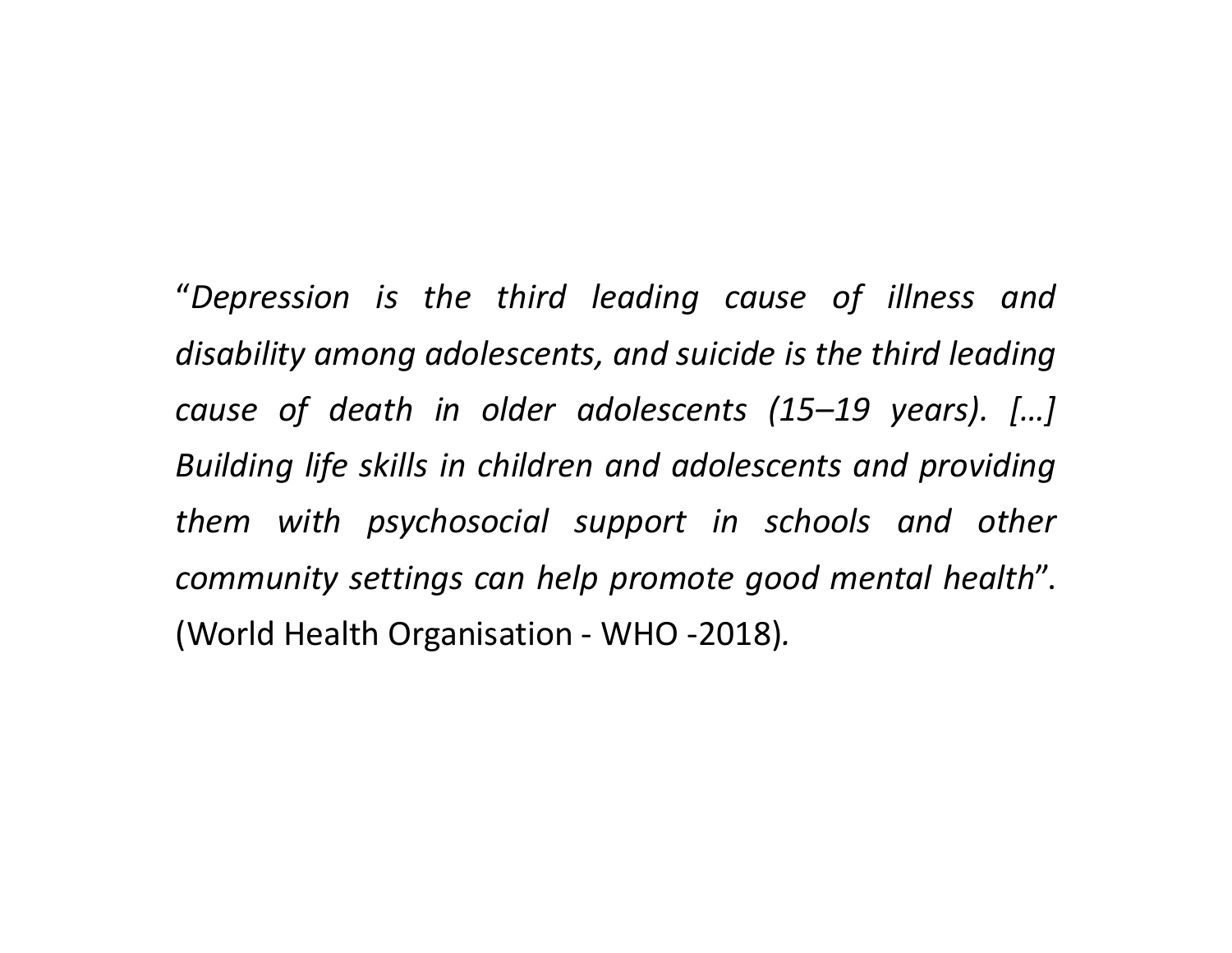### Overview of ComBAT

| Overview of ComBAT<br><b>Research programme:</b> 5 years, starting January 2020, NIHR-funded (£2+ million) |                                                                    |                                                                                                                                  |
|------------------------------------------------------------------------------------------------------------|--------------------------------------------------------------------|----------------------------------------------------------------------------------------------------------------------------------|
|                                                                                                            |                                                                    |                                                                                                                                  |
| <b>Intervention</b>                                                                                        | Behavioural activation (BA)                                        | Engage in purposeful & rewarding activities:<br>1. pleasure, 2. achievement, 3. meaning                                          |
| <b>Setting</b>                                                                                             | Community                                                          | <b>Supported by professionals in:</b><br>1. schools, 2. charities, 3. social care, 4. justice system                             |
| Comparator                                                                                                 | Usual care                                                         | <b>Variably includes:</b><br>1. doing nothing, 2. general support, 3. psychological<br>interventions, 4. medication              |
| <b>Outcomes</b>                                                                                            | Symptoms, quality of life, value<br>for money, mechanism of change | <b>Standardised questionnaires:</b><br>1. depression scores & categories, 2. functioning, 3.<br>service use, 4. activity levels. |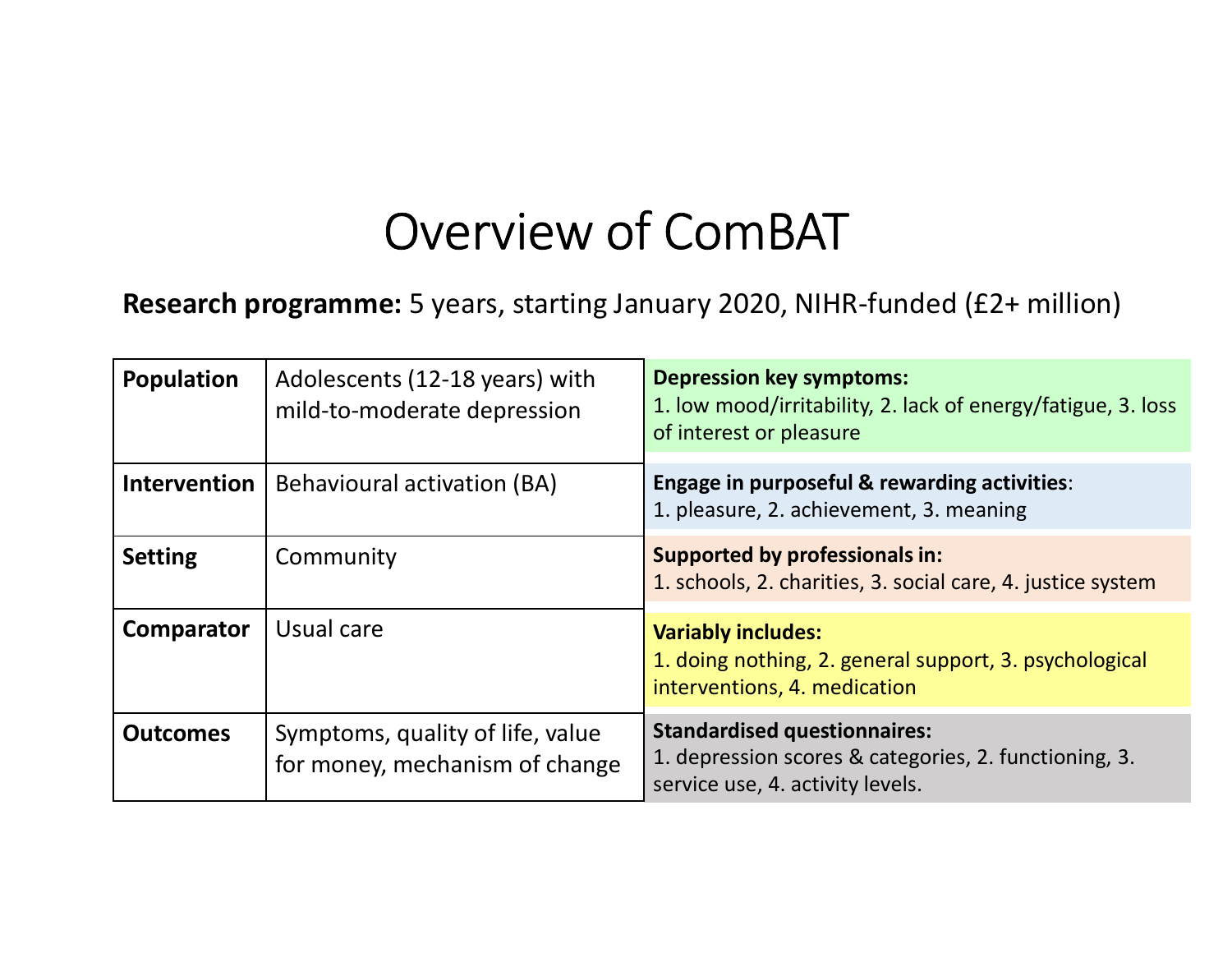#### A new concept: "Digital Creativity On Prescription"

- Builds on ComBAT  $\rightarrow$  BA engages young people in purposeful and rewarding activities  $\rightarrow$  some of these activities can be delivered/accessed via digital and interactive media: e.g. e-sports, storytelling, gaming, music, heritage, design, performance, arts.
- Existing "prescribing" schemes:
	- Medical prescribing: recommended medication, referral to psychological/physical treatments
	- Social prescribing: connecting individuals to community resources, information and social activities, statutory and non-statutory agencies.
- Digital Creativity on Prescription aims to connect individuals to purposeful and rewarding activities via digital and interactive media in the context of BA.
- It is not "digitally-enabled therapy" (e.g. CBT); the design and purpose of the digital activities are for recreation and culture.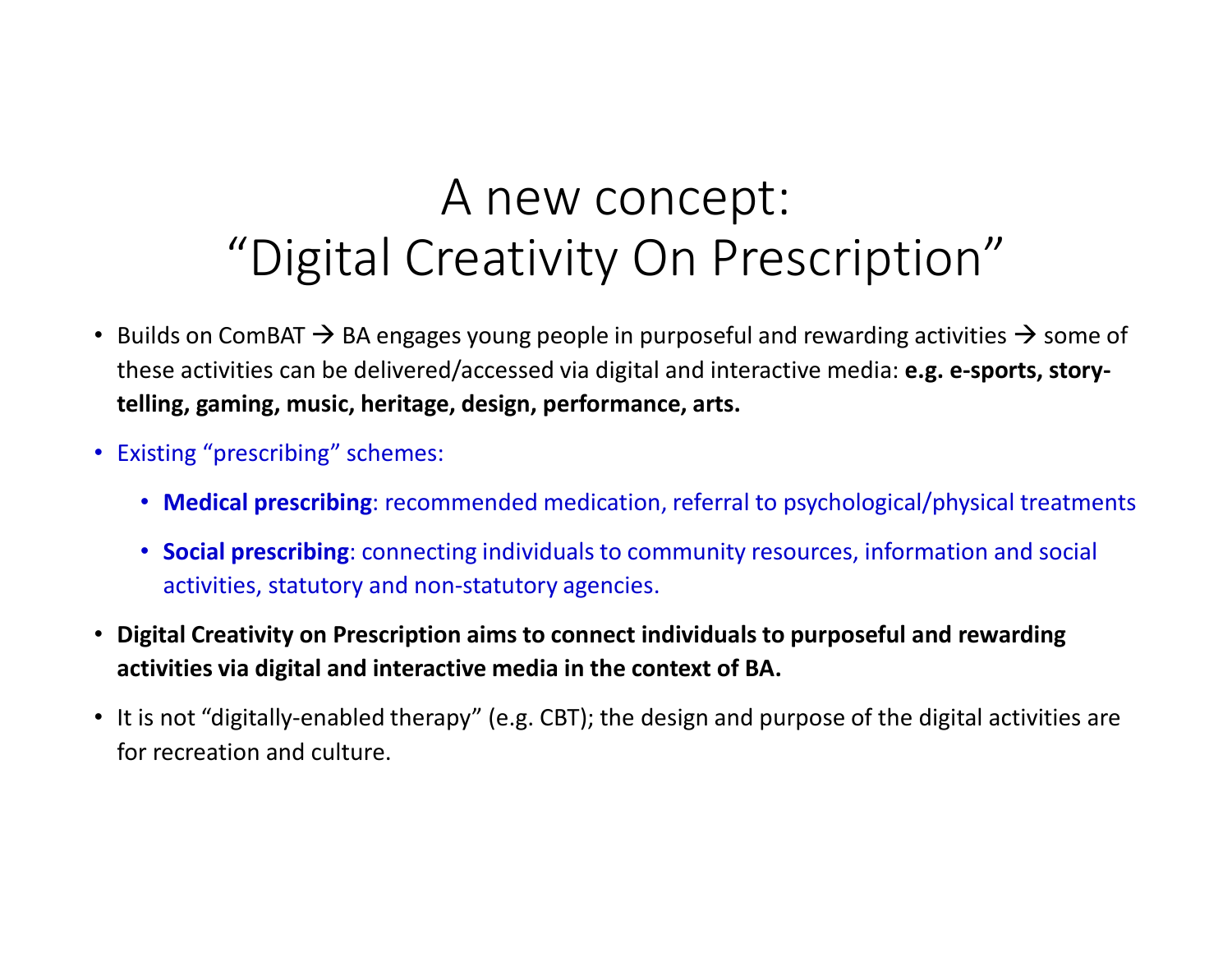#### Questions

- Questions<br>
1. Which creative digital activities, *and under what circumstances*, have the<br>
potential to <u>improve depression</u> in adolescents? What are the underpinning<br>
therapeutic mechanisms? potential to improve depression in adolescents? What are the underpinning therapeutic mechanisms?
- 2. Which creative digital activities, *and under what circumstances*, have the<br>potential to <u>improve depression</u> in adolescents? What are the underpinning<br>therapeutic mechanisms?<br>2. Which creative digital activities, *and* potential to be harmful or counterproductive for depression in adolescents? How can such risks be mitigated? 3. Which creative digital activities, and under what circumstances, have the potential to <u>improve depression</u> in adolescents? What are the underpinning therapeutic mechanisms?<br>2. Which creative digital activities, and und
- settings? What are the barriers and facilitators?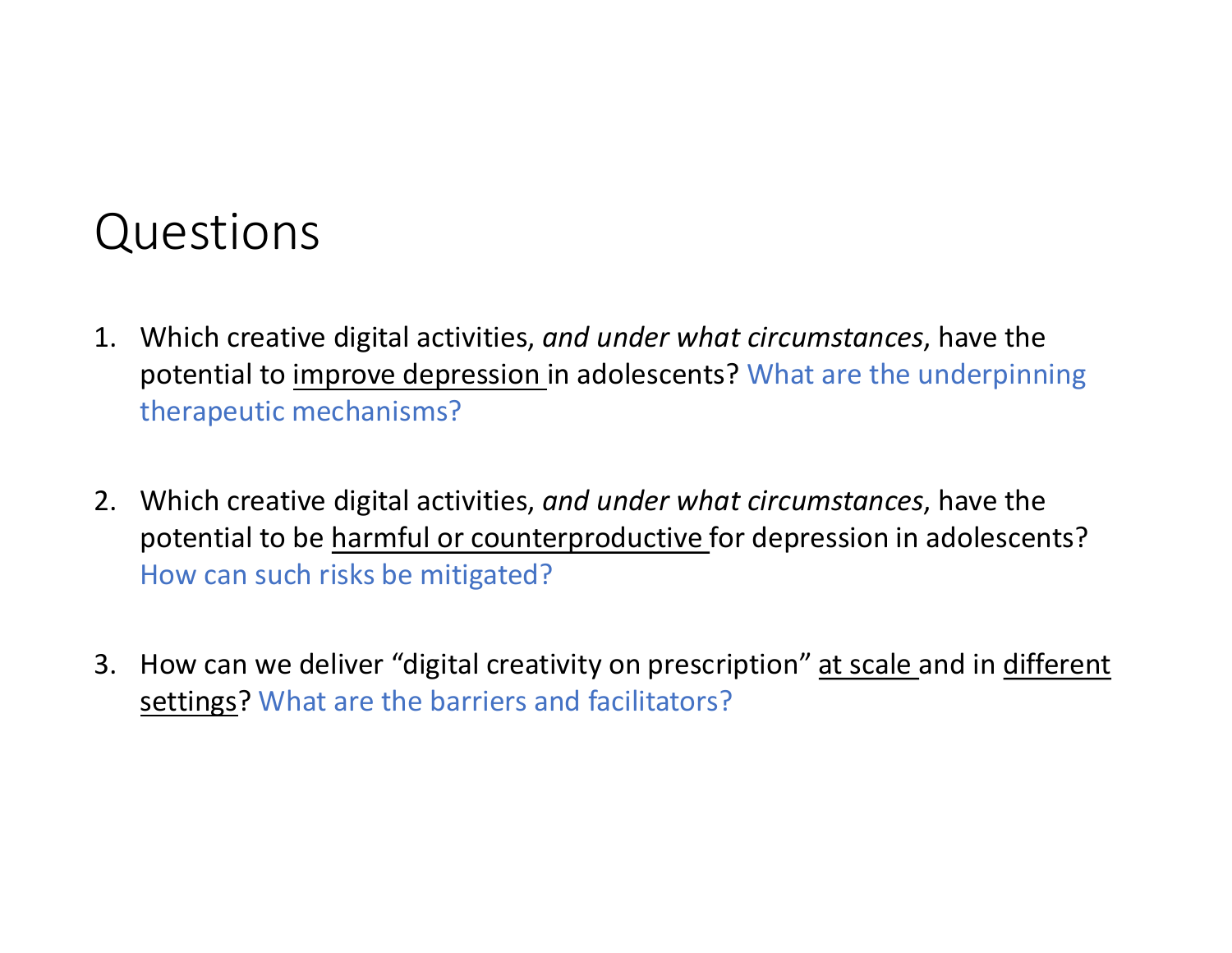#### Digital Creativity on Prescription Work-Packages (WP)